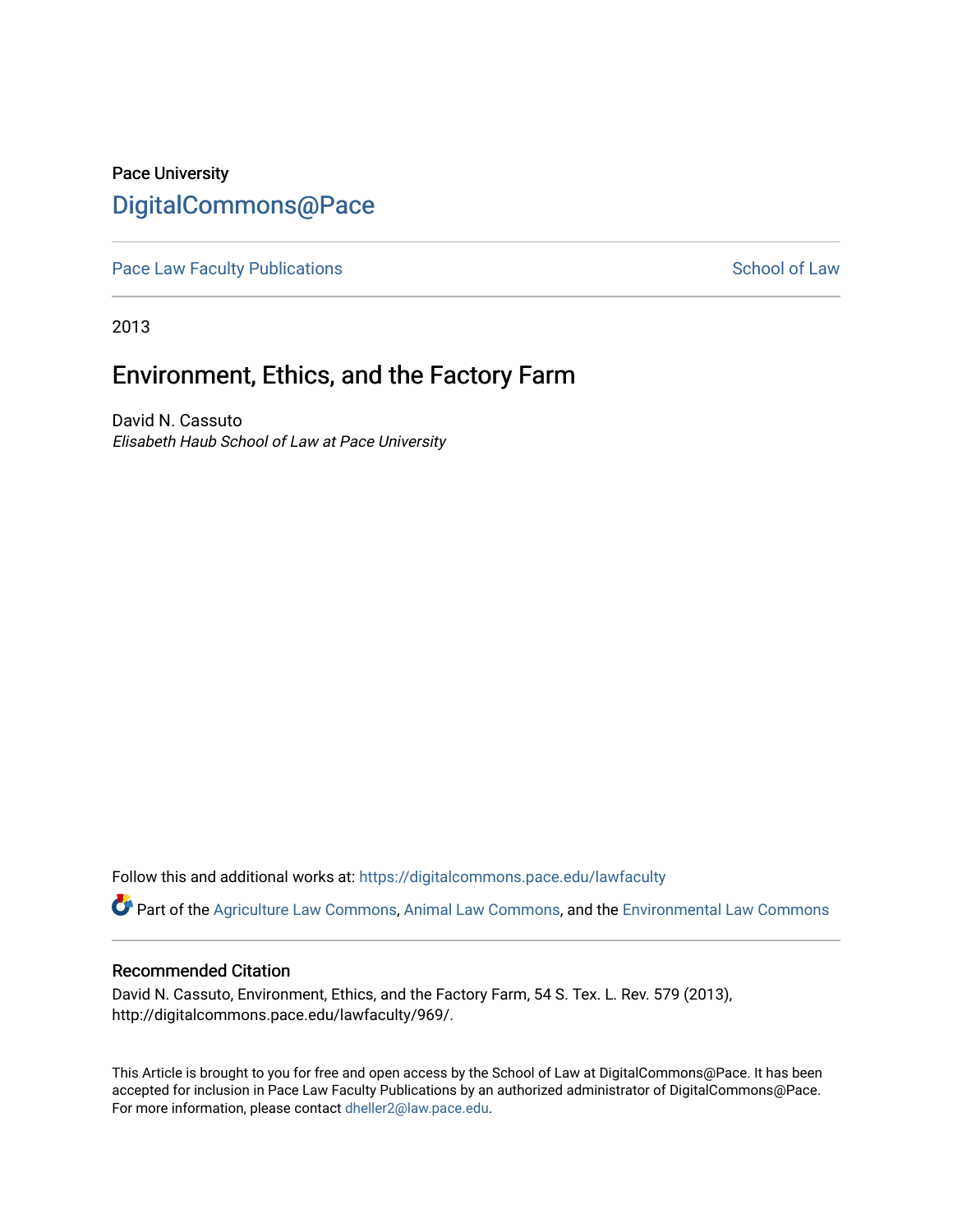### **ENVIRONMENT, ETHICS, AND** THE FACTORY FARM

### DAVID **N. CASSUTO\***

Good morning; thanks for having me here. The last time **I** was in Houston was the day the *Challenger* exploded, so today's a far better day. What are the ethics behind factory farming? What are the ethical implications? Specifically, **I'd** like to focus on the environmental implications. But **I** define environmental implications a little differently than a lot of folks because **I** teach animal law.

One of the things that **I** say to my students on the very first day of class, in the very first sentence, is that "all law is animal law." The syllabus that **I** use lays that out. We do criminal law; we do constitutional law; we do civil procedure; and we do administrative law. Animal law is there in all of it. And we could do matrimonial law or we could do real estate law; animal law is in there too. It's certainly in environmental law because animals are part of the environment. We'll talk a little bit more about that later.

First of all, with respect to factory farming, you heard Professor Ortiz talk about confined animal feeding operations (CAFOs). That, of course, wasn't always a characteristic of farming in the United States. The United States was founded on Thomas Jefferson's yeoman idea of the family farm. He wrote about it in the book, *Notes on the State of Virginia,* saying that every man should have enough land to grow enough food to feed his family. We were a nation of farmers, and his idea was basically one of inalienable rights-that everybody should have enough land where they can

**<sup>\*</sup>** David **N.** Cassuto is a Professor of Law at Pace Law School, where he teaches in the fields of animal law, environmental law, and property. He serves on the board of the Animal Legal Defense Fund **(ALDF)** and is also the Class of 1946 Distinguished Visiting Professor of Environmental Law at Williams College and a Visiting Professor of Law at the Federal University of Bahia, Brazil. He holds a **J.D.** from the University of California, Berkeley, a Ph.D. from Indiana University, and a B.A. from Wesleyan University. Prior to joining the Pace faculty, he practiced complex civil litigation, clerked on the United States Court of Appeals for the Eleventh Circuit, and was a Professor of American Literature. He speaks and writes frequently on animal law and policy as well as many other topics within environmental law and environmental and cultural studies. In addition to several books and many articles on topics ranging from water as cultural signifier to climate change and factory farms, Professor Cassuto is also the founder and principle contributor to the Animal Blawg (www.animalblawg.wordpress.com), a blog on animal law, ethics, and policy. In August 2012, Professor Cassuto was honored with a Lifetime Achievement Award at the Third World Congress on Bioethics and Animal Rights held in Recife, Brazil.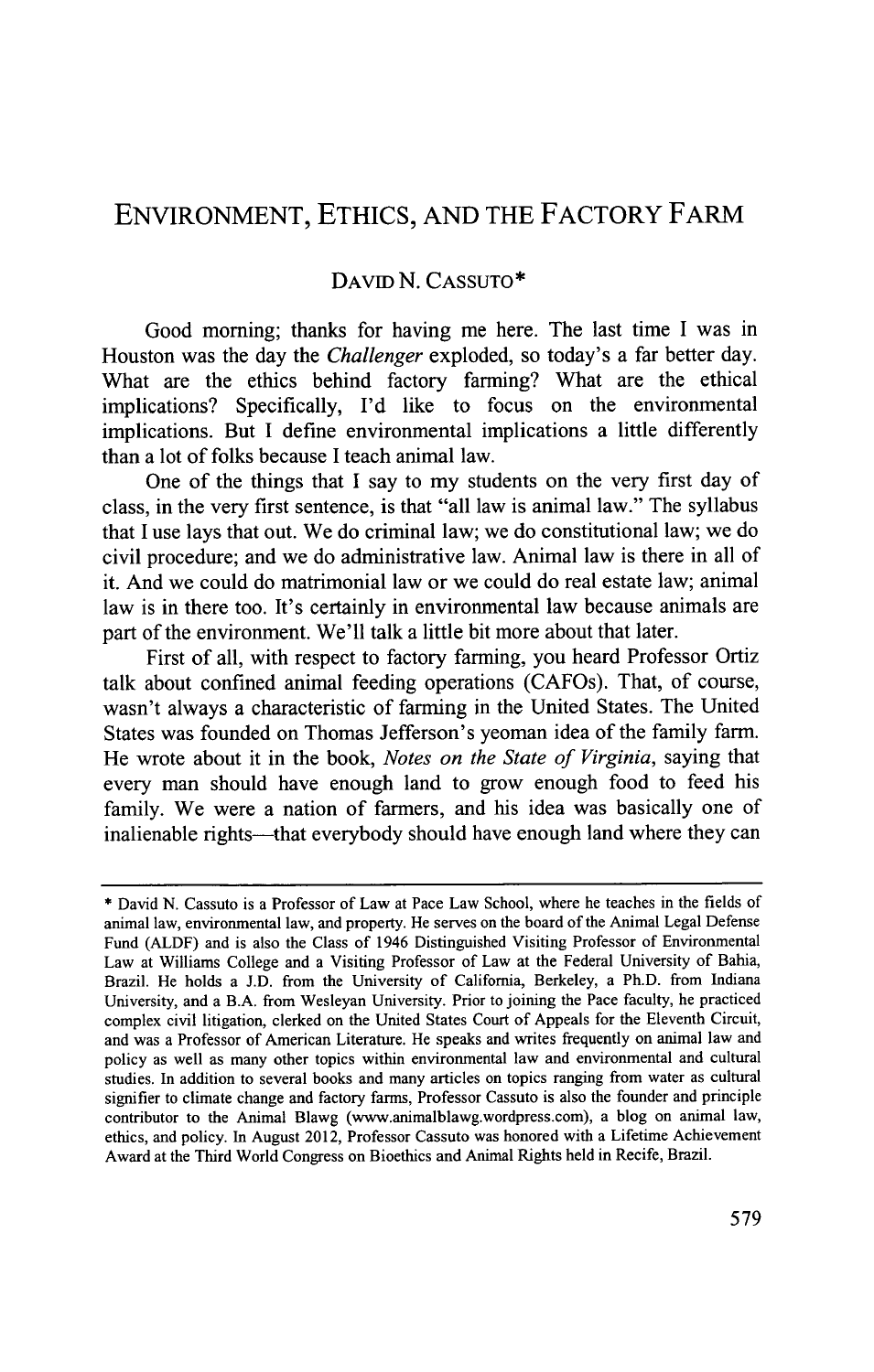grow enough food to take care of themselves. That concept is a romantic ideal, and it's still part of our notion of ourselves as Americans—that we're a nation of small farmers. Unfortunately, we're not.

Instead, farms have become factories, and the animals raised in those factories are just commodities. That's how they're viewed **by** the industry, and that's how they are treated **by** the industry. They are a vehicle through which to make money. The relationship that once existed between people and the animals that they raised has diminished, and of course, this change has all kinds of ethical implications.

I am not trying to draw a happy picture of what it was like to be an animal in the nineteenth century, the eighteenth century, or even the early twentieth century. That might be an interesting discussion on the nature of the relationship between humans and animals and how it has evolved over the centuries, over thousands of years. But the relationship between humans and animals now is vastly, vastly different than even **fifty** years ago. The relationship between humans and animals in the food production process is basically one of tinkerer and tinkeree.

In other words, the animals are to be produced and then sold. Well, first they are dismembered, and then they are sold. So that's how they are viewed and treated **by** the industry. For example, in the year 2000, only thirty percent of the 640,000 farms in the **U.S.** provided pasture for their animals. That's a staggering statistic, and I'm sure the number is lower now. So, where do the animals go? The animals go to these CAFOs. That's where they spend their lives. They spend their lives in very, very tightly confined spaces. They never see the light of day because that's not important to the production process. This is an important thing to think about as we consider the ethical implications of this process.

Another part of the ethical implications of this process relates back to what **I** told you earlier: environmental law is animal law, and this production process necessarily generates waste. **I** don't think I'm going to surprise any of you when **I** say that animals poop and they poop a lot, especially when they have nothing else to do. Most CAFOs are a little smaller than **55,000** animals, but there are some much larger. This particularly large **CAFO (55,000** head of cattle) generates more solid waste than the city of Portland, Oregon.

Do you know what happens to the solid waste generated **by** the city of Portland, Oregon? There are some very complicated sets of law, like the Clean Water Act, that regulate how human waste gets treated, because it's very toxic. We have built sophisticated waste treatment facilities for our waste that are regulated **by** the aforementioned complicated laws. On the other hand, the waste that comes out of a **CAFO** is far more toxic than human waste, but where does it go? That waste goes into big sewage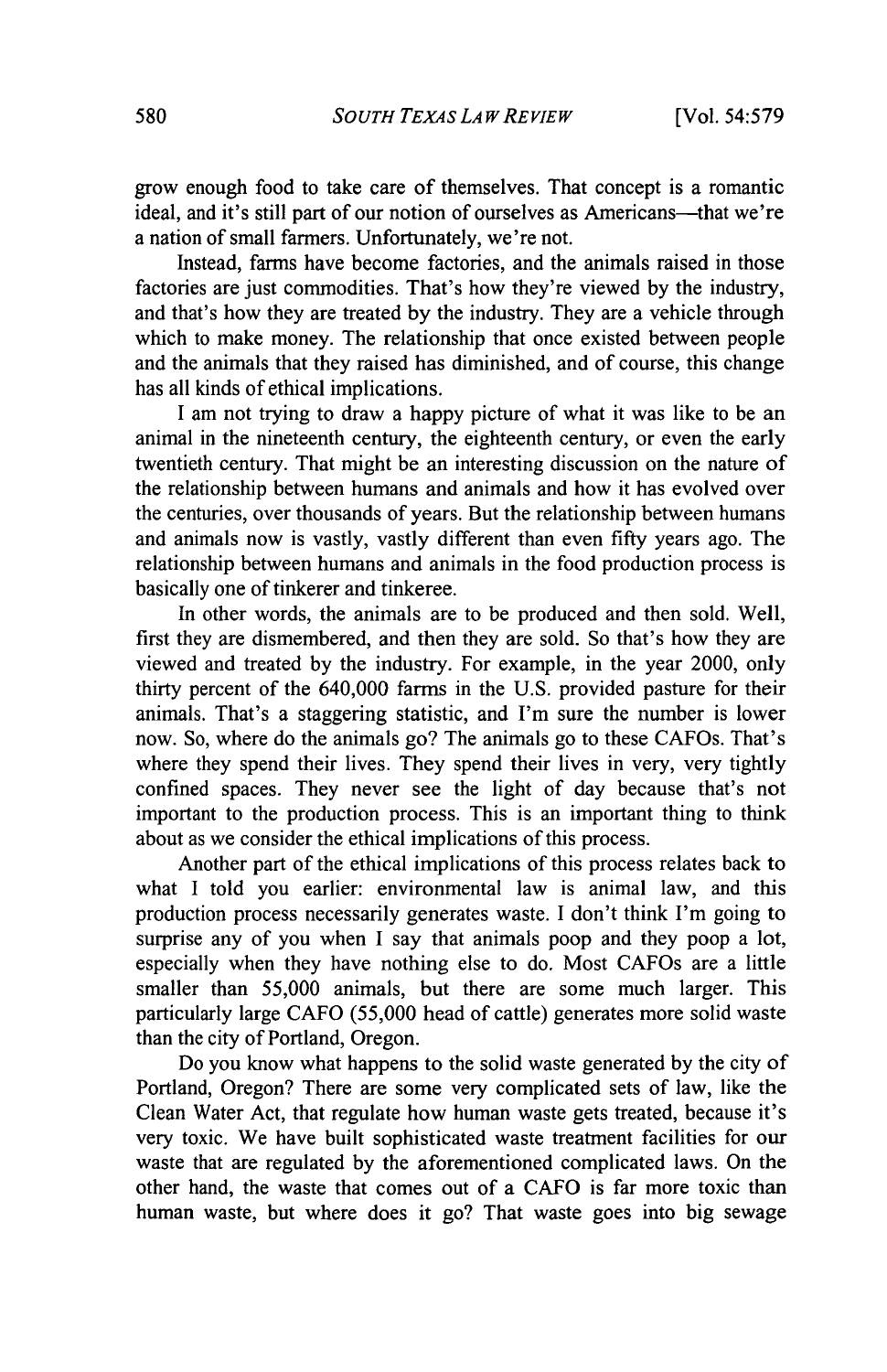lagoons that sit outside, dry up, and get spread onto fields. The toxins then make their way into the ground water that we drink.

So human waste gets treated like the dickens. Conversely, animal waste doesn't get treated at all—and look at the amount of animal waste that's being generated. What happens is that what was once fertilizer is now toxic waste and that is an issue. **I** think one of my fellow panelists is going to be talking much more about the strict environmental legal issues. So I'm not going to spend a lot of time on them, but **I** want to introduce you to some of the things that are generated **by** these CAFOs, including ammonia, nitrous oxide, volatile organic compounds, hydrogen sulfide, and particulate matter.

**All** of this is bad and, oddly, underregulated. The legal regime (or absence thereof) has spawned all kinds of litigation, but most of the litigation skirts around the edges of the problem because frankly, the laws don't reach CAFOs in any meaningful kind of way. And that's because of the **highly** favorable regulatory environment in which industrial agriculture operates in this country.

But the problem is not just waste. It's not really about the waste at all. Emissions are a serious problem, but even if we could fix that, that's like window dressing. This is much more than a pollution problem. **I** was at a conference in Norway a few months ago. It's a great country-expensive, **\$9** for a Diet Coke, but beautiful. Anyway, the conference was called the "Rule of Law for Nature." It was an international environmental law conference. It was really inspiring.

First of all, it was inspiring that the country of Norway paid thousands of dollars-I don't know the exact amount-to **fly** academics in from all over the world to have this discussion about whither environmental law. Where should it go? Where is it now? There were some fascinating papers, and **I** was honored to be a part of it.

Several folks got up and spoke about how there is a need for a categorical imperative for nature and the environment. They proposed that the idea of the environment must be built into any sort of ethical legal discussion. It was really great. **I** was energized (as **I** always am) to be in the company of really smart people who are thoughtful and passionate about these issues.

But then, during the break, everybody would head out to the buffet where there were heaping tables of meat and fish that had been factoryfarmed. **I** was a little bit taken aback, but this was one of those rare times where **I** actually came prepared to address this issue. **I** got up and **I** said, "You know, **I** am really delighted to be here with everybody and to talk about this idea of a categorical imperative for the environment, but it's important for us to think about what we mean when we talk about the

ł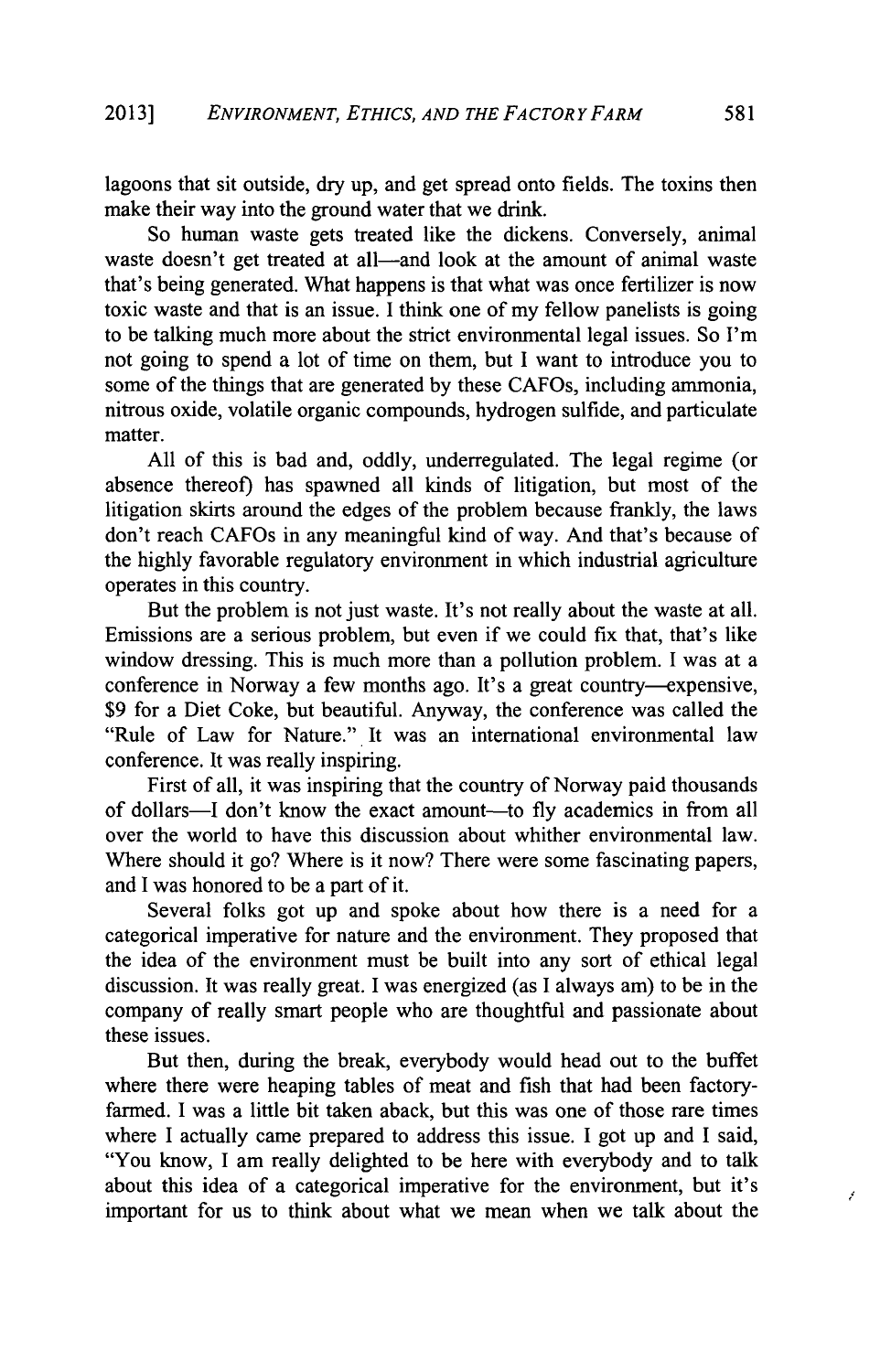environment. Because nonhuman animals—no matter how you define the environment-are included in that definition. They are the environment, and we need to look at what we've done to the environment."

[Puts up picture of spent hen] **I** put up this picture and **I** said, "Look at what we've done to her." This is why we cannot have a discussion about environmental ethics without having a discussion of what we're doing when we eat because we eat a lot. And what we eat matters to how the environment is impacted. It's not just a discussion about the law. It's a discussion about how we live in the world. And this is the kind of thing that we're doing to the world. This is where chickens and pigs spend their entire lives. This is an environmental issue. They are the environment. This is an ethical issue because not only are they the environment, but they are living, sentient, feeling beings who are experiencing what it's like to be in those cages.

And so, when we are talking about factory farming, we are talking about a deliberate indifference to life. We're talking about killing **9** billion animals, which is an underestimate of the amount of animals killed every year in the United States alone, for food. These are animals confined in spaces so small that they can't even turn around. They're stacked in cages **by** the hundreds of thousands, and so we have to ask ourselves: "What does it mean that we do this?" We have to back up and we have to ask, "What about the rhetoric?" When we say, as we often do, that someone was treated like an animal, what do we mean? We're saying that they treated someone like garbage. That's what we mean so we might as well say they treated a person like garbage. But instead, we say we treated them like an animal, and we never stop to think about what that means. What does it mean to say that you treated someone like an animal? One example which you may have heard is when the Nazis loaded people onto cattle cars and shipped them off to concentration camps. The idea was that they were dehumanizing people. It was a horrible crime against humanity.

What about when we do that to animals? Are we de-animalizing them? **I** think we are. We are de-animalizing them, and we're turning them into garbage. **If** it's okay, rhetorically speaking, to treat animals like garbage, then it stands to reason that laws would be of no help. Take the Humane Slaughter Act, for example, which sounds like it should be a good idea. **If** you're going to slaughter animals, you should do it nicely if that's possible (which is an interesting discussion in and of itself). But we don't even need to go through that discussion because the Humane Slaughter Act excludes poultry, including chickens and turkeys, which comprise some ninety-eight percent of the animals that are slaughtered for food in this country. These animals are not even given legal protection when they're about to die. So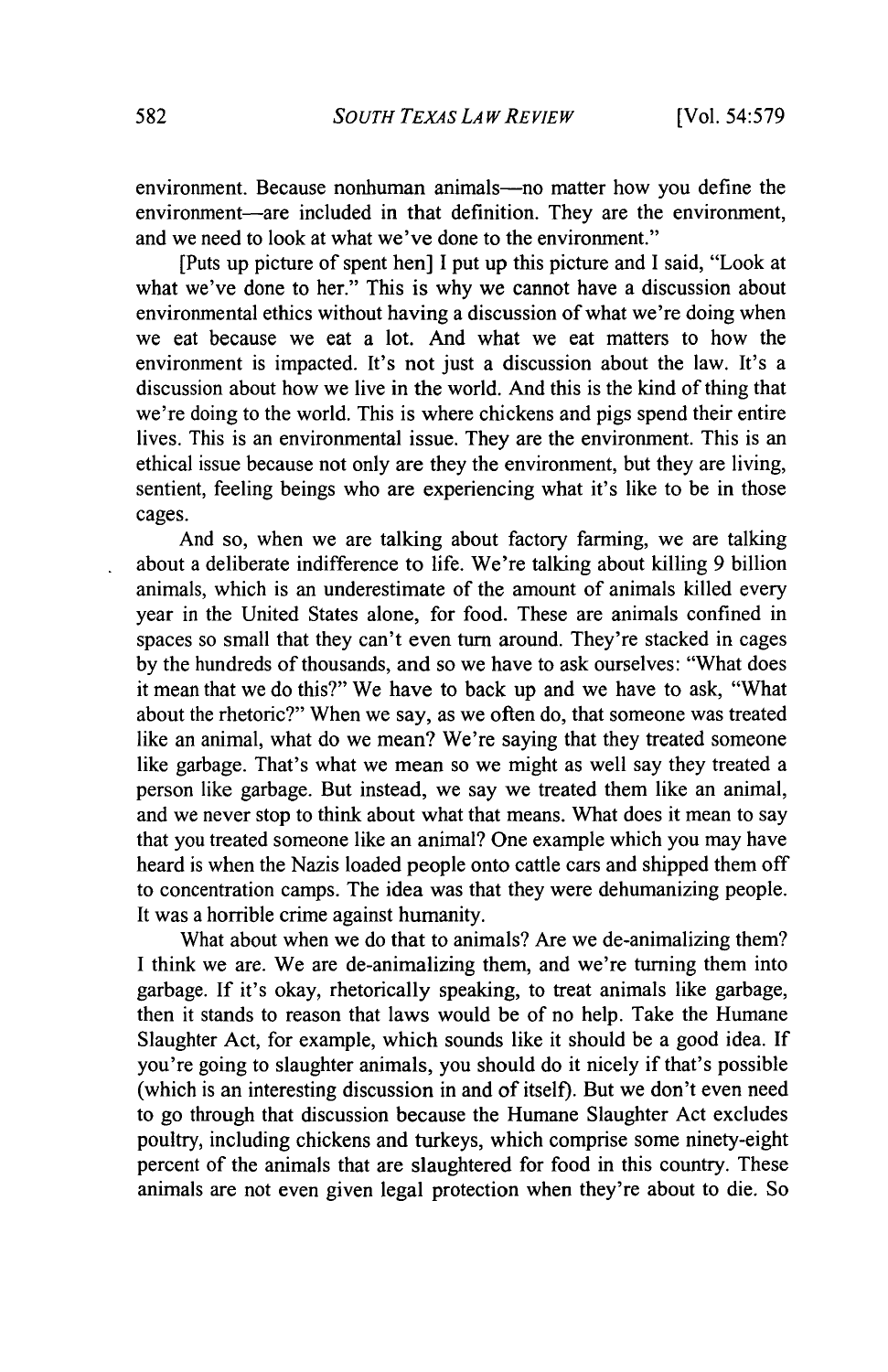any regulations regarding how animals are killed don't apply to them. You can basically kill them however you want.

There are also state anti-cruelty laws in all **fifty** states. However, in most states, these laws exclude generally accepted agricultural practices. And what are generally accepted agricultural practices? They are what most industrial agriculture operations do. It has to do with what's the common practice. And what's the common practice? The common practice is the most economically efficient practice. It has nothing whatsoever to do with ethics. It could, but it need not.

So we have a situation where something is excluded from legal protection based on the idea that the market will take care of it. Well, then we are treating the market as **(A)** a rational actor, and (B) an ethical actor. And in my experience, the market is neither. The market requires some regulation because ethics are not built into the free market. That's not a criticism of the free market. The free market is not designed to be ethical. It's designed to be a free market. Regulations are designed to be ethical, but unfortunately, we don't have any. Trusting the free market to be ethical is like trusting a coin toss to do what's right. The free market is not designed to be ethical; it's designed to be regulated **by** ethics.

In terms of really describing the absence of ethics, here is my favorite example. We have a law that, at first blush, sounds like it should be somewhat useful. It's called the Twenty-eight Hour Law, and it supposedly regulates the transport of animals. Under this law, you can't transport animals for more than twenty-eight hours without stopping to give them access to food, water, and rest. So, on its face, that sounds like a law that's designed to protect animals.

We don't have time to go into the history of the law, but **I** would just ask you to consider it this way. Let's phrase that law in the positive. **If** you can't go more than twenty-eight hours without allowing the animals access to food, water, and rest, that means that you *can go* up to twenty-eight hours without allowing an animal access to food, water, and rest. **I** would ask you to consider what would happen to you if *you* went twenty-eight straight hours without access to food, water, and rest. Then, think about yourself confined in a cage, on the back of a truck when this is happening. So the idea that the Twenty-eight Hour Law was designed to protect animals is a bald-faced joke, or it would be a joke if it wasn't true.

And to top it off, the law is not even enforced. **I** think the last enforcement action was in **1960,** and the fine was **\$500.** So where does this take us? Well, as **I** said earlier, animal law is environmental law. We can't begin to address or deal with the enormous global environmental crisis in which we are ensconced, and from which it's going to be difficult to emerge, until we address the nature of our complicity in the predicament.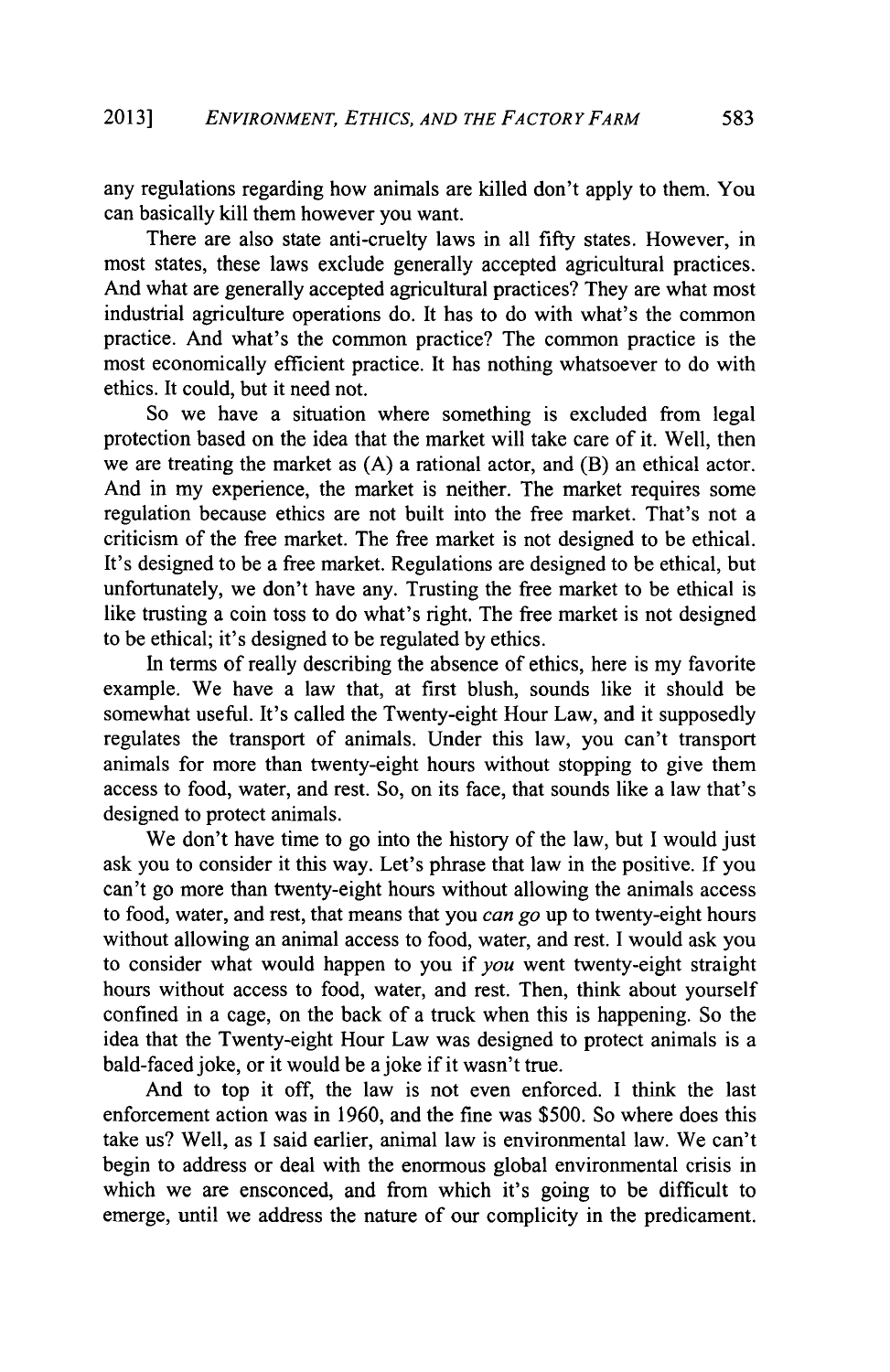We are treating a good chunk of our environment like garbage. That's not the way that you solve an environmental crisis.

For example, in the last twenty minutes since I've been talking to you, two-and-a-half million animals have been slaughtered in the United States, many of them in grotesquely painful ways. This leads to an issue that we don't have much time to talk about right now, and that is the issue of sustainable development, an idea which everybody is very eager to discuss. **I** go to these environmental conferences all over the world. **I** read and write about the topic of sustainability all the time. The "Rio Plus 20" revisiting of the **1992** Earth Summit, which took place in Rio this past June, was all about sustainable development-which is a great idea. Although, I'm still waiting for somebody to tell me what sustainable development means. I'm also still waiting for anybody to have a meaningful discussion about sustainable agriculture. What does it mean? Let's break down this concept—sustainable agriculture is agriculture that is sustainable. You have to talk about the term *sustainable* and examine the ethical issues embedded in that. And in order to do that, you have to talk about how you are behaving and how your behavior interacts with those other beings with which we share the planet. That's what a sustainable agriculture practice is-it's one that is good for the planet. This discussion needs to take place and it needs to include an ethical bias.

Environmental law and environmental ethics are interwoven. You can't separate the two because environmental law grew out of environmental ethics. Environmental law in the United States and environmental law in the world are new. Environmental law really began in the United States in the 1960s. It's new-it's younger than some of the people in this room, including me. It is a developing field that grew out of the fact that things like rivers were catching fire in the United States and that DDT was destroying the food chain. Never mind the food chain-it was destroying the web of life.

Rachel Carson wrote this book, which some of you may know, called *Silent Spring* that talked about the impact of pesticides on the ecology of the country. She was excoriated and treated like a hysterical women. In fact, there was a video of a **CEO,** the head of some pesticide company, pouring DDT into a glass of water and drinking it. He is no longer with us. But people came to agree that this kind of stuff is bad and that we need to regulate it. And that's where environmental law came from.

Most of the environmental laws in this country date from **1969** to **1977.** There was a seminal piece written-again, some of you may also know this one-called "The Tragedy of the Commons," written **by** a man named Garrett Hardin. And Hardin wrote that there is a tragedy, an